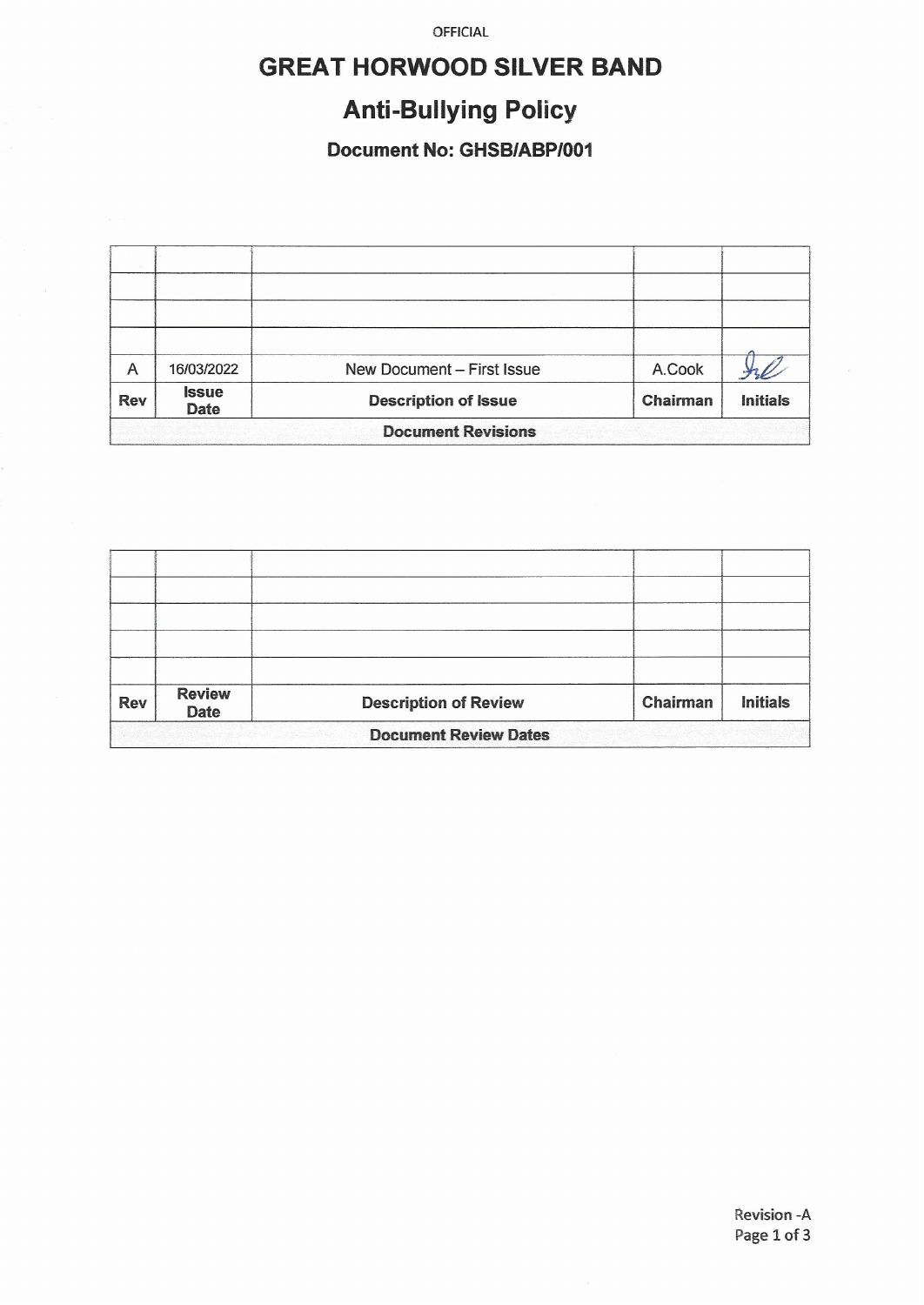#### **GREAT HORWOOD SILVER BAND**

### **Anti-Bullying Policy**

#### **Document No: GHSB/ABP/001**

We recognise that:

Bullying is behaviour, 'usually repeated over time that intentionally hurts another individual or group of individuals, physically or emotionally'.

One person or a group can bully others.

Bullying can occur either face to face between individuals or groups or online, using information technology, such as computers or mobile phones.

Bullying can include:

- Verbal teasing or making fun of someone.
- Excluding members from activities and conversations.
- Pressurising other members not to be friends with the person who is being bullied.
- Spreading hurtful rumours or passing round inappropriate photographs/images/drawings.
- Shouting at or verbally abusing someone.
- Stealing or damaging someone's belongings.
- Making threats.
- Forcing someone to do something embarrassing, harmful or dangerous.
- Harassment based on race, gender, sexuality or disability.
- Physical or sexual assault (although all sexual incidents and all but very minor physical incidents constitute abuse and must be dealt with in accordance with child protection and adult safeguarding procedures).

Bullying causes real distress. It can affect a person's health and development and, at the extreme, can cause significant harm. People are often targeted by bullies because they appear different from others.

We all have a role to play in preventing bullying and putting a stop to bullying.

The purpose of this policy is:

- To prevent bullying from happening in our brass band, as much as possible.
- When bullying does happen, to make sure it is stopped as soon as possible and that those involved receive the support they need.
- To provide information to all members, volunteers, young people, adults at risk, and their families about what we should all do to prevent and deal with bullying.

We will seek to prevent bullying by:

- Developing a code of behaviour that sets out the 'dos and don'ts' in terms of how everyone involved in the Band is expected to behave, both in face-to-face contact and online.
- Advertise and promote the band in a way that will help to attract members from diverse groups.
- Provide welcome information to new members and help them to settle in.
- Hold discussions with members, volunteers, young people, adults at risk and families who are part of the Band to ensure that they understand our anti-bullying policy.